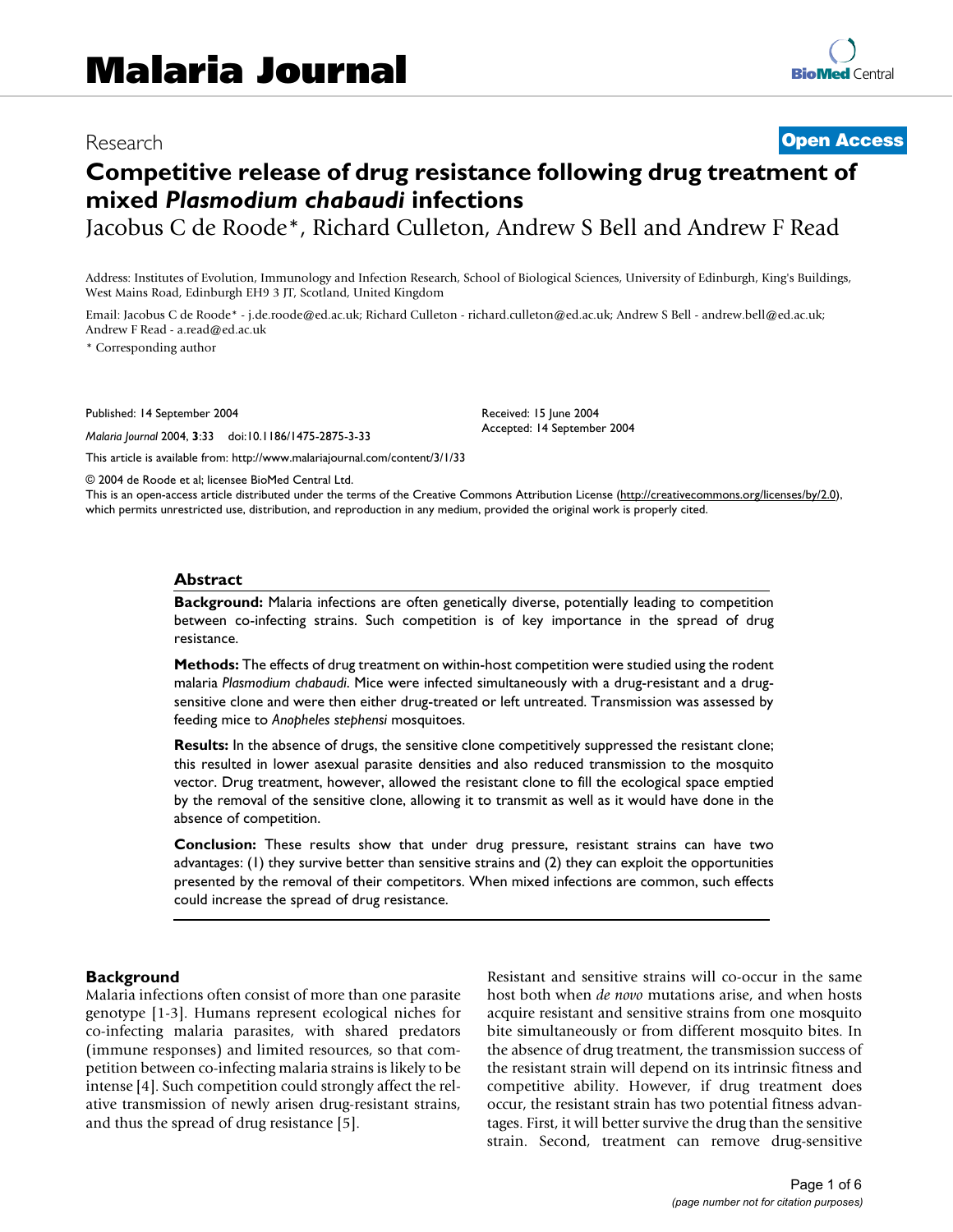competitors, thus freeing up ecological space for the resistant strains to occupy; this would increase the relative transmission of the drug-resistant strain. This second effect, well recognized in theory, has the potential to greatly enhance the rate of spread of drug resistance in a population [5]. However, there is no direct experimental evidence that removal of competitors by drug treatment does enhance the transmission of drug-resistant parasites. This paper reports the first direct experimental demonstration that competitive release of drug-resistant strains can occur following drug treatment.

Competition between drug-sensitive and -resistant malaria clones was studied using the rodent malaria *Plasmodium chabaudi*. This parasite is commonly used as a model for human malaria [6], and has been extensively used to study drug resistance [7]. In the absence of drugs, the drug-resistant clone is competitively suppressed by a drug-sensitive clone [8]. Here, competition between the two strains in drug-treated and untreated mice is compared.

## **Methods**

Two genetically distinct *Plasmodium chabaudi chabaudi* clones were used: an AS clone resistant to the antifolate drug pyrimethamine [\[9](#page-4-2)], and AJ, a sensitive clone. These clones will be referred to as R (for resistant) and S (for sensitive) from hereon. Hosts were eight weeks old CBA/Ca inbred female mice (Ann Walker, University of Edinburgh; Harlan, England). Two experiments were performed. In the first, two groups of five mice were infected with  $10^6$  R parasites, and two groups with  $10^6$  R +  $10^6$  S parasites, as described elsewhere [8]. One group from each of these two infection types was drug-treated within three hours of inoculation and again on days 1, 2 and 3 PI (post-infection), using an oral administration of 8 mg pyrimethamine per kg mouse body weight.

Asexual parasite densities and gametocyte densities – the latter being the transmission stages to the mosquito – were monitored using microscopic examination of thin blood smears and determination of red blood cell densities using flow cytometry (Beckman Coulter), as described elsewhere [8]. Real-time quantitative PCR was used to distinguish and quantify R and S parasites in mixed infections [8,10]. This protocol cannot distinguish between asexual parasites and gametocytes, but real-time PCR data were used as estimates of asexual densities, because gametocyte densities were 2–3 orders of magnitude lower than asexual densities and thus a negligible component of overall parasite numbers. For each infection, two phases were distinguished: the acute phase, involving the first wave of parasites, and the chronic phase, beginning when parasite numbers began to recover after the collapse of that first wave around day 12. All parasites had disappeared below detectable levels after 50 days.

In the second experiment, two groups of nine mice were infected as above with either R parasites or R+S parasites. The subsequent transmission success of clone R was assayed by allowing batches of 30 starved *Anopheles stephensi* mosquitoes to feed on 3 mice from each group on each of days 7, 14, and 21 PI, as described elsewhere [e.g. [11]]. Eight days after the feeds, mosquitoes were dissected, and DNA extracted from midguts carrying oocysts. Real-time quantitative PCR was subsequently used to determine the prevalence of clone R in these mosquitoes.

All procedures were regulated and carried out under the British Home Office Animals (Scientific Procedures) Act 1986.

# **Results**

Two untreated mice infected with R+S parasites died on days 10 and 11 PI respectively, and were excluded from the analysis.

In untreated mice, there were far fewer R parasites during the acute phase in mixed infections with clone S than in R-only infections (Figures [1a](#page-2-0),1c). However, in drugtreated mice, where S parasites were entirely removed by pyrimethamine (none of the PCR reactions performed were positive for clone S), there were as many R parasites in mixed infections as there were in R-only infections (Figures  $1b,1c$  $1b,1c$ ; Drug treatment  $\times$  Alone/Mixed interaction:  $F_{1,14} = 14.4$ ,  $p = 0.002$ ). Thus, R parasites were competitively suppressed in mixed infections in untreated mice, but this suppression was negated when mice were treated with pyrimethamine, which effectively removed S parasites.

During the chronic phase, clone R was more numerous in untreated mice in mixed infections than in single-clone infections (due to the parasite peak around day 21; Figures [1](#page-2-0)a,1d). Thus, in untreated mice in the chronic phase, clone R did not suffer from competition, and actually benefited from the presence of clone S (facilitation). In drugtreated mice, however, R parasites were similarly numerous in mixed- and single- clone infections (Figures [1](#page-2-0)b,1d; Drug treatment × Alone/Mixed interaction:  $F_{1,14} = 13.8$ , p  $= 0.002$ ).

The large peak of R parasites in the chronic phase in the untreated mixed infections around day 21 (Figure [1](#page-2-0)a) coincided with a large peak of gametocytes, the transmissible stages of the parasite (Figure 2a). This was in contrast with single-clone infections of R in untreated mice, and infections in drug-treated mice, where gametocytes were mainly produced around day 14 (Figures 2a,2b). Overall,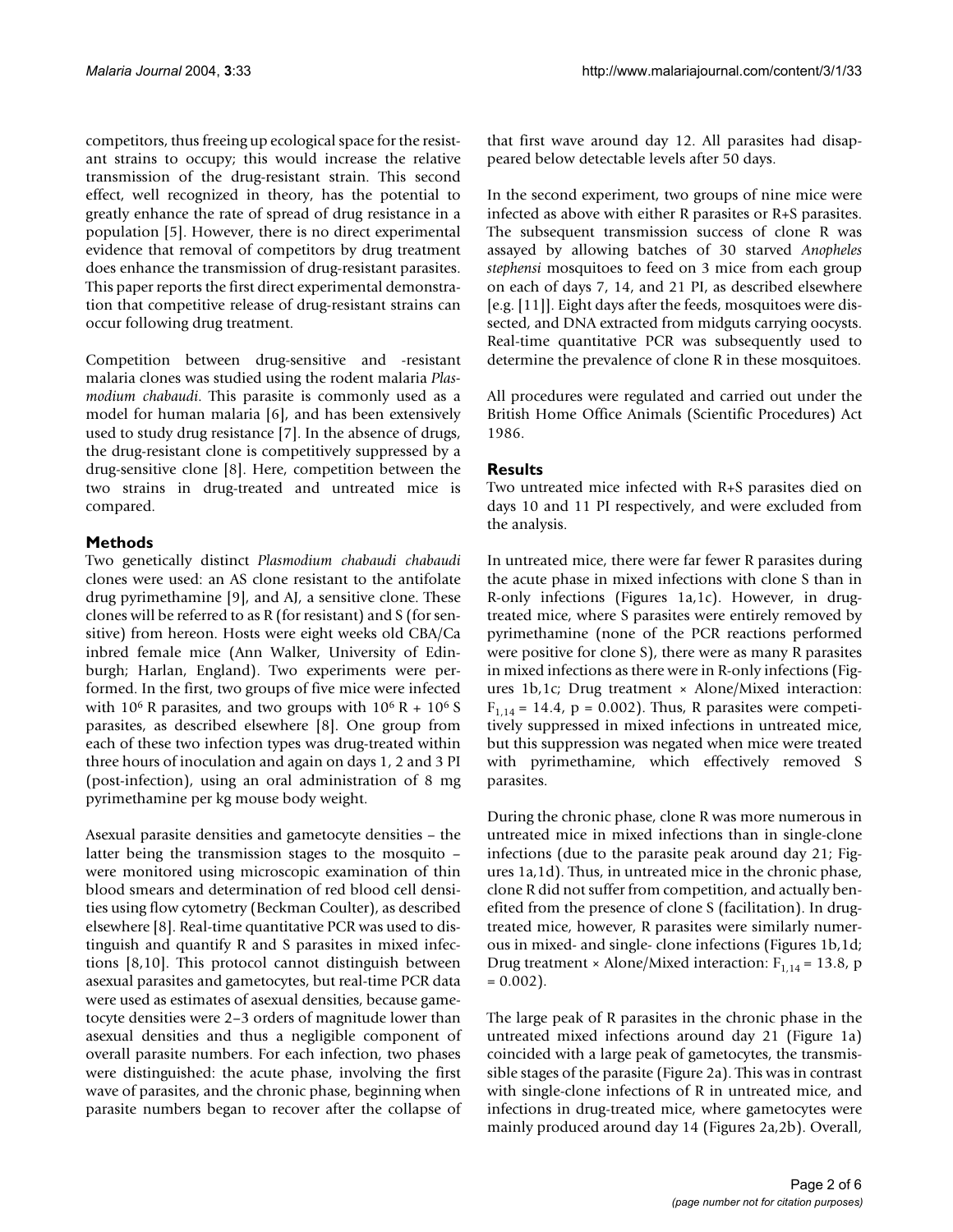<span id="page-2-0"></span>

#### Log asexual parasite densities of the resi alone or a mixture of R+S clones, and total numbers of R pa **Figure 1** stant clone R over time in untreated (a) rasites produced over the acute (c) and chronic phases (d) and drug-treated (b) mice infected with R

Log asexual parasite densities of the resistant clone R over time in untreated (a) and drug-treated (b) mice infected with R alone or a mixture of R+S clones, and total numbers of R parasites produced over the acute (c) and chronic phases (d). All data points (mean ± 1 s.e.m.) are based on 5 replicate mice, except for mixed infections in untreated mice in (a) (4 mice on day 11 and 3 mice from day 12 onwards) and (c) and (d) (3 mice). As the limit of detection was 100 parasites per µl blood, y-axes in (a) and (b) start at 2.

gametocyte numbers were the same for all four infection types (p > 0.05 for both Drug treatment and Alone/ Mixed). Whether clone R really suffered from competitive suppression by clone S in untreated mice thus depends on how many of the gametocytes around day 21 were of the R genotype, and on how transmissible they were.

The second experiment assessed transmission to mosquitoes on days 7, 14 and 21 PI. It was found that the resistant clone R infected far fewer mosquitoes from mixed infections than from single infections (figure [3;](#page-3-0) Alone/ Mixed:  $p = 0.002$ , indicating that transmissibility of gametocytes produced around day 21 was low, probably as a result of transmission-blocking immunity [12]. Thus,

the competitive suppression of the resistant clone in untreated infections translated into reduced transmission success.

#### **Discussion**

These results show that drug treatment of malaria infections can severely affect ecological interactions between co-infecting strains. The drug-resistant clone was competitively suppressed by the drug-sensitive clone in untreated mice, in terms of both within-host growth and transmission to the mosquito vector. However, drug treatment removed that competitive suppression, and allowed the resistant clone to fill the ecological space emptied, giving it a substantial and additional fitness benefit in addition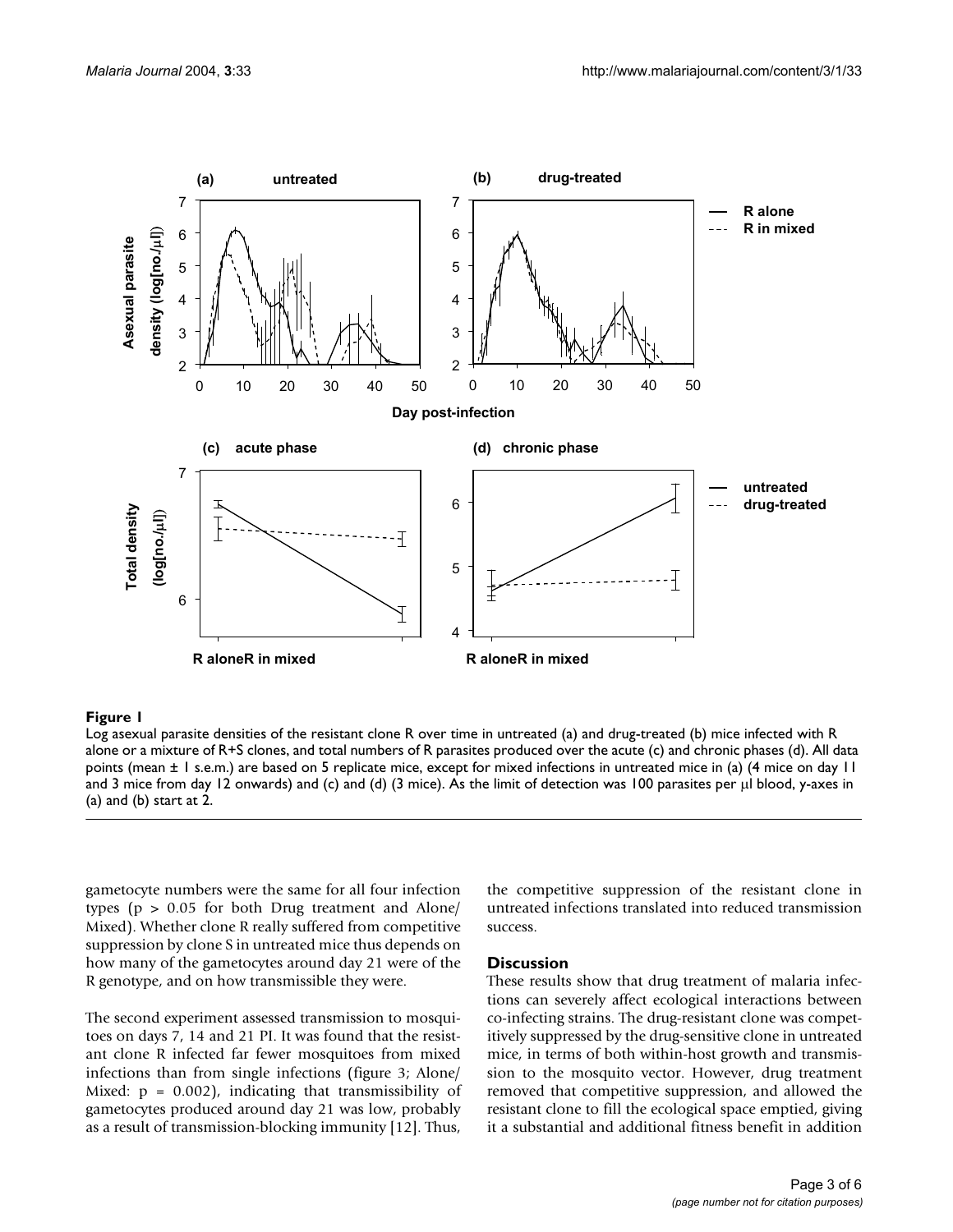

#### Log gametocyte densities over time (mean ± 1 s.e. **Figure 2** m.) for untreated (a) and drug-treated (b) mice

Log gametocyte densities over time (mean  $\pm 1$  s.e.m.) for untreated (a) and drug-treated (b) mice. In (a) gametocyte densities for mixed R+S infections reflect overall R+S gametocytes, as the PCR assay could not distinguish between these (see text); in (b) all gametocytes are produced by clone R, as clone S was cleared from mixed infections. All data points are based on 5 replicate mice, except for mixed infections in untreated mice in (a): 4 mice on day 11 and 3 mice from day 12 onwards. As the limit of detection was 100 gametocytes per µl blood, y-axes start at 2.

<span id="page-3-0"></span>

#### **Figure 3**

Proportions of mosquitoes infected with the resistant clone R (mean and 95% confidence interval); mosquitoes fed either on mice infected with clone R alone or mice infected with a mixture of clones R and S. Means are based on 9 mice (3 on day 7, 3 on day 14 and 3 on day 21 PI) from which totals of 205 (R alone) and 216 (mixed R+S) mosquitoes took a blood meal. Infection with clone R was assessed by real-time PCR.

to the simple survival advantage conferred by resistance. Thus, under drug pressure, resistant strains can have two advantages: they survive better than sensitive strains and they can exploit the opportunities presented by the removal of their competitors, thereby increasing their relative transmission. Competition was studied between two unrelated clones, and thus did not reflect the situation in which a resistant clone arose *de novo* [[13](#page-4-3)], but it seems likely that the competitive release following drug therapy would also apply there.

Competitive release following drug treatment will greatly enhance the spread of drug resistance [5]. Also, with only the resistant strain left in the host, the probability of outbreeding is reduced, thus reducing the chances of meiotic recombination destroying multi-locus resistance [14]. In combination, these two processes could enhance the spread of drug resistance, especially in areas with high numbers of strains per infection [5].

Of course, this is an argument for judicious use of drugs, not their non-use. Clearance of drug-sensitive strains from mixed infections might enhance the spread of drug resistance, but this has to be offset against the short-term public health benefits, such as reducing overall malaria prevalence. In these experiments, the drug-sensitive clone was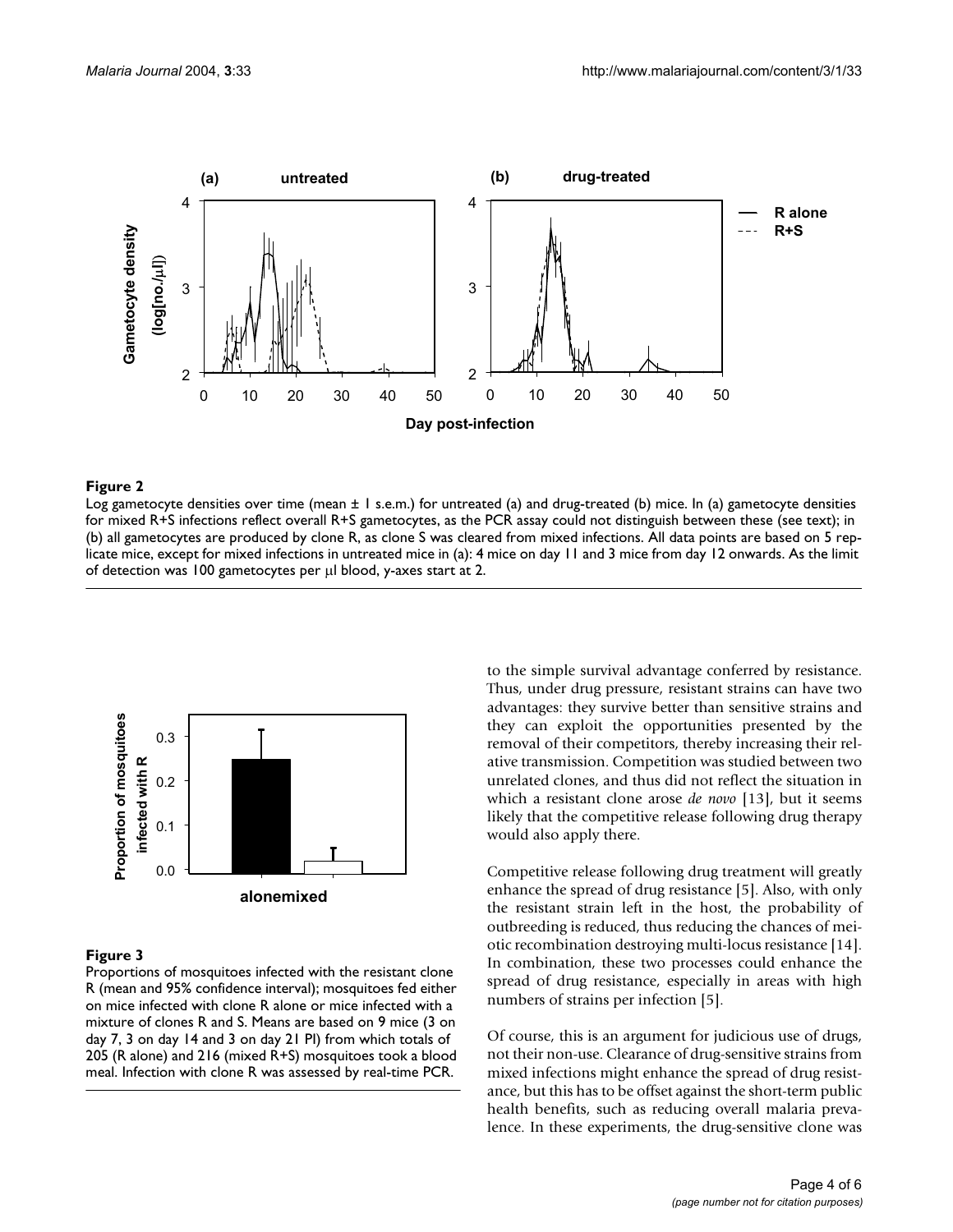also the more virulent clone [8], and when it was cleared from mixed infections by drug treatment, mice were less sick, in that they lost less weight and became less anaemic (results not shown).

In this experiment, mice were drug-treated before symptoms occurred, resulting in competitive release. This situation perhaps best mimics the case of prophylactic drug use, or what might occur to new co-infections in high transmission areas where drug use is common. A battery of more complex experiments will be necessary to determine if competitive release occurs when treatment follows symptoms, and when drugs are used to treat semiimmune individuals. The facilitation observed in chronic infections (Figures [1](#page-2-0)a,1d) suggests the situation might be very complex.

Within-host competition in *P. chabaudi* is now firmly established [8,15,16]. Evidence for competition between co-infecting genotypes in human malaria infections is necessarily indirect, but consistent with this [4]. In older children and adults, for example, parasite densities do not increase with increasing numbers of clones, thus indicating that parasite clones are not regulated independently [[17](#page-4-4)]. Given this, and the high frequency of mixed infections in human malaria [[1](#page-4-0)[-3](#page-4-1),[18\]](#page-4-5) often consisting of both resistant and sensitive genotypes [\[19\]](#page-4-6), and the fact that genetic diversity can be altered by antimalaria prophylaxis [[20](#page-4-7)], it is highly likely that competitive release of drug resistance also occurs in human malaria. Indeed, a recent study has already implicated release of within-host competition as a key-factor in the spread of drug resistance in Uganda [21].

### **Authors' contributions**

JCdR and RC designed and performed the first experiment, while JCdR and ASB performed the second experiment. JCdR analysed the results and drafted the manuscript. ASB developed the real-time PCR assays for analysis of parasite populations inside mosquitoes. AFR assisted in designing both experiments and writing the manuscript. All authors read and approved of the final version of the manuscript.

#### **Competing interests**

None declared.

#### **Acknowledgements**

D. Walliker is thanked for assistance with drug-treating mice, B. Chan for technical assistance, R. Carter and S. Cheesman for fruitful discussion and development of real-time PCR assays, M. Guinnee for comments on an earlier manuscript, and the staff of the March animal house for excellent husbandry. The study was funded by the Wellcome Trust and the BBSRC, and JCdR was supported by the Darwin Trust of Edinburgh.

#### **References**

- <span id="page-4-0"></span>1. Snewin VA, Herrera M, Sanchez G, Scherf A, Langsley G, Herrera S: **Polymorphism of the alleles of the merozoite surface-antigens MSA1 and MSA2 in** *Plasmodium falciparum* **[wild isolates](http://www.ncbi.nlm.nih.gov/entrez/query.fcgi?cmd=Retrieve&db=PubMed&dopt=Abstract&list_uids=10.1016/0166-6851(91)90070-M) [from Colombia](http://www.ncbi.nlm.nih.gov/entrez/query.fcgi?cmd=Retrieve&db=PubMed&dopt=Abstract&list_uids=10.1016/0166-6851(91)90070-M)[.](http://www.ncbi.nlm.nih.gov/entrez/query.fcgi?cmd=Retrieve&db=PubMed&dopt=Abstract&list_uids=1775170)** *Mol Biochem Parasitol* 1991, **49:**265-276.
- 2. Daubersies P, Sallenave-Sales S, Magne S, Trape J-F, Contamin H, Fandeur T, Rogier C, Mercereau-Puijalon O, Druilhe P: **Rapid turnover of** *Plasmodium falciparum* **[populations in asymptomatic indi](http://www.ncbi.nlm.nih.gov/entrez/query.fcgi?cmd=Retrieve&db=PubMed&dopt=Abstract&list_uids=8651363)[viduals living in a high transmission area.](http://www.ncbi.nlm.nih.gov/entrez/query.fcgi?cmd=Retrieve&db=PubMed&dopt=Abstract&list_uids=8651363)** *Am J Trop Med Hyg* 1996, **54:**18-26.
- <span id="page-4-1"></span>3. Babiker HA, Ranford-Cartwright LC, Walliker D: **Genetic structure and dynamics of** *Plasmodium falciparum* **[infections in the](http://www.ncbi.nlm.nih.gov/entrez/query.fcgi?cmd=Retrieve&db=PubMed&dopt=Abstract&list_uids=10450420) [Kilombero region of Tanzania.](http://www.ncbi.nlm.nih.gov/entrez/query.fcgi?cmd=Retrieve&db=PubMed&dopt=Abstract&list_uids=10450420)** *Trans R Soc Trop Med Hyg* 1999, **93(Suppl 1):**11-14.
- 4. Read AF, Taylor LH: **[The ecology of genetically diverse](http://www.ncbi.nlm.nih.gov/entrez/query.fcgi?cmd=Retrieve&db=PubMed&dopt=Abstract&list_uids=10.1126/science.1059410) [infections](http://www.ncbi.nlm.nih.gov/entrez/query.fcgi?cmd=Retrieve&db=PubMed&dopt=Abstract&list_uids=10.1126/science.1059410)[.](http://www.ncbi.nlm.nih.gov/entrez/query.fcgi?cmd=Retrieve&db=PubMed&dopt=Abstract&list_uids=11352063)** *Science* 2001, **292:**1099-1102.
- 5. Hastings IM, D'Alessandro U: **[Modelling a predictable disaster:](http://www.ncbi.nlm.nih.gov/entrez/query.fcgi?cmd=Retrieve&db=PubMed&dopt=Abstract&list_uids=10.1016/S0169-4758(00)01707-5) [the rise and spread of drug-resistant malaria](http://www.ncbi.nlm.nih.gov/entrez/query.fcgi?cmd=Retrieve&db=PubMed&dopt=Abstract&list_uids=10.1016/S0169-4758(00)01707-5)[.](http://www.ncbi.nlm.nih.gov/entrez/query.fcgi?cmd=Retrieve&db=PubMed&dopt=Abstract&list_uids=10900482)** *Parasitol Today* 2000, **16:**340-347.
- 6. Cox FEG: **Major models in malaria research: rodent.** In: *Malaria: Principles and Practice of Malariology* Edited by: Wernsdorfer WH, McGregor I. Edinburgh: Churchill Livingstone; 1988:1503-1543.
- 7. Carlton JM, Hayton K, Cravo PV, Walliker D: **[Of mice and malaria](http://www.ncbi.nlm.nih.gov/entrez/query.fcgi?cmd=Retrieve&db=PubMed&dopt=Abstract&list_uids=10.1016/S1471-4922(01)01899-2) [mutants: unravelling the genetics of drug resistance using](http://www.ncbi.nlm.nih.gov/entrez/query.fcgi?cmd=Retrieve&db=PubMed&dopt=Abstract&list_uids=10.1016/S1471-4922(01)01899-2) [rodent malaria models](http://www.ncbi.nlm.nih.gov/entrez/query.fcgi?cmd=Retrieve&db=PubMed&dopt=Abstract&list_uids=10.1016/S1471-4922(01)01899-2)[.](http://www.ncbi.nlm.nih.gov/entrez/query.fcgi?cmd=Retrieve&db=PubMed&dopt=Abstract&list_uids=11323308)** *Trends Parasitol* 2001, **17:**236-242.
- 8. De Roode JC, Culleton R, Cheesman SJ, Carter R, Read AF: **[Host](http://www.ncbi.nlm.nih.gov/entrez/query.fcgi?cmd=Retrieve&db=PubMed&dopt=Abstract&list_uids=10.1098/rspb.2004.2695) [heterogeneity is a determinant of competitive exclusion or](http://www.ncbi.nlm.nih.gov/entrez/query.fcgi?cmd=Retrieve&db=PubMed&dopt=Abstract&list_uids=10.1098/rspb.2004.2695) [coexistence in genetically diverse malaria infections](http://www.ncbi.nlm.nih.gov/entrez/query.fcgi?cmd=Retrieve&db=PubMed&dopt=Abstract&list_uids=10.1098/rspb.2004.2695)[.](http://www.ncbi.nlm.nih.gov/entrez/query.fcgi?cmd=Retrieve&db=PubMed&dopt=Abstract&list_uids=15293862)** *Proc R Soc Lond B Biol Sci* 2004, **271:**1073-1080.
- <span id="page-4-2"></span>9. Walliker D, Carter R, Sanderson A: **Genetic studies on** *Plasmodium chabaudi***[: recombination between enzyme markers.](http://www.ncbi.nlm.nih.gov/entrez/query.fcgi?cmd=Retrieve&db=PubMed&dopt=Abstract&list_uids=1118185)** *Parasitology* 1975, **70:**19-24.
- 10. Cheesman SJ, de Roode JC, Read AF, Carter R: **[Real-time quanti](http://www.ncbi.nlm.nih.gov/entrez/query.fcgi?cmd=Retrieve&db=PubMed&dopt=Abstract&list_uids=10.1016/S0166-6851(03)00195-6)[tative PCR for analysis of genetically mixed infections of](http://www.ncbi.nlm.nih.gov/entrez/query.fcgi?cmd=Retrieve&db=PubMed&dopt=Abstract&list_uids=10.1016/S0166-6851(03)00195-6) [malaria parasites: technique validation and applications](http://www.ncbi.nlm.nih.gov/entrez/query.fcgi?cmd=Retrieve&db=PubMed&dopt=Abstract&list_uids=10.1016/S0166-6851(03)00195-6)[.](http://www.ncbi.nlm.nih.gov/entrez/query.fcgi?cmd=Retrieve&db=PubMed&dopt=Abstract&list_uids=14511807)** *Mol Biochem Parasitol* 2003, **131:**83-91.
- 11. Ferguson HM, Mackinnon MJ, Chan BH, Read AF: **[Mosquito mor](http://www.ncbi.nlm.nih.gov/entrez/query.fcgi?cmd=Retrieve&db=PubMed&dopt=Abstract&list_uids=14761058)[tality and the evolution of malaria virulence.](http://www.ncbi.nlm.nih.gov/entrez/query.fcgi?cmd=Retrieve&db=PubMed&dopt=Abstract&list_uids=14761058)** *Evolution* 2003, **57:**2792-2804.
- 12. Naotunne TDeS, Rathnayake KD, Jayasinghe A, Carter R, Mendis KN: *Plasmodium cynomolgi***: serum-mediated blocking and enhancement of infectivity to mosquitoes during infections in the natural host,** *Macaca sinica***[.](http://www.ncbi.nlm.nih.gov/entrez/query.fcgi?cmd=Retrieve&db=PubMed&dopt=Abstract&list_uids=2209788)** *Exp Parasitol* 1990, **71:**305-313.
- <span id="page-4-3"></span>13. White NJ, Pongtavornpinyo W: **The** *de novo* **[selection of drug](http://www.ncbi.nlm.nih.gov/entrez/query.fcgi?cmd=Retrieve&db=PubMed&dopt=Abstract&list_uids=10.1098/rspb.2002.2241)[resistant malaria parasites](http://www.ncbi.nlm.nih.gov/entrez/query.fcgi?cmd=Retrieve&db=PubMed&dopt=Abstract&list_uids=10.1098/rspb.2002.2241)[.](http://www.ncbi.nlm.nih.gov/entrez/query.fcgi?cmd=Retrieve&db=PubMed&dopt=Abstract&list_uids=12641911)** *Proc R Soc Lond B Biol Sci* 2003, **270:**545-554.
- 14. Dye C, Williams BG: **[Multigenic drug resistance among inbred](http://www.ncbi.nlm.nih.gov/entrez/query.fcgi?cmd=Retrieve&db=PubMed&dopt=Abstract&list_uids=10.1098/rspb.1997.0009) [malaria parasites](http://www.ncbi.nlm.nih.gov/entrez/query.fcgi?cmd=Retrieve&db=PubMed&dopt=Abstract&list_uids=10.1098/rspb.1997.0009)[.](http://www.ncbi.nlm.nih.gov/entrez/query.fcgi?cmd=Retrieve&db=PubMed&dopt=Abstract&list_uids=9061961)** *Proc R Soc Lond B Biol Sci* 1997, **264:**61-67.
- 15. Taylor LH, Walliker D, Read AF: **[Mixed-genotype infections of](http://www.ncbi.nlm.nih.gov/entrez/query.fcgi?cmd=Retrieve&db=PubMed&dopt=Abstract&list_uids=10.1098/rspb.1997.0128) [malaria parasites: within-host dynamics and transmission](http://www.ncbi.nlm.nih.gov/entrez/query.fcgi?cmd=Retrieve&db=PubMed&dopt=Abstract&list_uids=10.1098/rspb.1997.0128) [success of competing clones](http://www.ncbi.nlm.nih.gov/entrez/query.fcgi?cmd=Retrieve&db=PubMed&dopt=Abstract&list_uids=10.1098/rspb.1997.0128)[.](http://www.ncbi.nlm.nih.gov/entrez/query.fcgi?cmd=Retrieve&db=PubMed&dopt=Abstract&list_uids=9225482)** *Proc R Soc Lond B Biol Sci* 1997, **264:**927-935.
- 16. Snounou G, Bourne T, Jarra W, Viriyakosol S, Wood JC, Brown KN: **[Assessment of parasite population dynamics in mixed infec](http://www.ncbi.nlm.nih.gov/entrez/query.fcgi?cmd=Retrieve&db=PubMed&dopt=Abstract&list_uids=1461677)[tions of rodent plasmodia.](http://www.ncbi.nlm.nih.gov/entrez/query.fcgi?cmd=Retrieve&db=PubMed&dopt=Abstract&list_uids=1461677)** *Parasitology* 1992, **105:**363-374.
- <span id="page-4-4"></span>17. Smith T, Beck HP, Kitua A, Mwankusye S, Felger I, Fraser-Hurt N, Irion A, Alonso P, Teuscher T, Tanner M: **Age dependence of the multiplicity of** *Plasmodium falciparum* **[infections and of other](http://www.ncbi.nlm.nih.gov/entrez/query.fcgi?cmd=Retrieve&db=PubMed&dopt=Abstract&list_uids=10450421) [malariological indices in an area of high endemicity.](http://www.ncbi.nlm.nih.gov/entrez/query.fcgi?cmd=Retrieve&db=PubMed&dopt=Abstract&list_uids=10450421)** *Trans R Soc Trop Med Hyg* 1999, **93(Suppl 1):**15-20.
- <span id="page-4-5"></span>18. Felger I, Smith T, Edoh D, Kitua A, Alonso P, Tanner M, Beck HP: **Multiple** *Plasmodium falciparum* **[infections in Tanzanian](http://www.ncbi.nlm.nih.gov/entrez/query.fcgi?cmd=Retrieve&db=PubMed&dopt=Abstract&list_uids=10450423) [infants.](http://www.ncbi.nlm.nih.gov/entrez/query.fcgi?cmd=Retrieve&db=PubMed&dopt=Abstract&list_uids=10450423)** *Trans R Soc Trop Med Hyg* 1999, **93(Suppl 1):**29-34.
- <span id="page-4-6"></span>19. Babiker HA, Creasey AM, Bayoumi RAL, Walliker D, Arnot DE: **Genetic diversity of** *Plasmodium falciparum* **[in a village in](http://www.ncbi.nlm.nih.gov/entrez/query.fcgi?cmd=Retrieve&db=PubMed&dopt=Abstract&list_uids=10.1016/0035-9203(91)90349-4) [Eastern Sudan. 2. Drug-resistance, molecular karyotypes](http://www.ncbi.nlm.nih.gov/entrez/query.fcgi?cmd=Retrieve&db=PubMed&dopt=Abstract&list_uids=10.1016/0035-9203(91)90349-4) [and the mdr1 genotype of recent isolates](http://www.ncbi.nlm.nih.gov/entrez/query.fcgi?cmd=Retrieve&db=PubMed&dopt=Abstract&list_uids=10.1016/0035-9203(91)90349-4)[.](http://www.ncbi.nlm.nih.gov/entrez/query.fcgi?cmd=Retrieve&db=PubMed&dopt=Abstract&list_uids=1780979)** *Trans R Soc Trop Med Hyg* 1991, **85:**578-583.
- <span id="page-4-7"></span>20. Beck HP, Felger I, Vounatsou P, Hirt R, Tanner M, Alonso P, Menendez C: **Effect of iron supplementation and malaria prophylaxis in infants on** *Plasmodium falciparum* **[genotypes and](http://www.ncbi.nlm.nih.gov/entrez/query.fcgi?cmd=Retrieve&db=PubMed&dopt=Abstract&list_uids=10450425) [multiplicity of infection.](http://www.ncbi.nlm.nih.gov/entrez/query.fcgi?cmd=Retrieve&db=PubMed&dopt=Abstract&list_uids=10450425)** *Trans R Soc Trop Med Hyg* 1999, **93(Suppl 1):**41-45.
- 21. Talisuna AO, Langi P, Mutabingwa TK, Van Marck E, Speybroeck N, Egwang TG, Watkins WW, Hastings IM, D'Alessandro U: **[Intensity](http://www.ncbi.nlm.nih.gov/entrez/query.fcgi?cmd=Retrieve&db=PubMed&dopt=Abstract&list_uids=10.1016/S0020-7519(03)00156-5)**